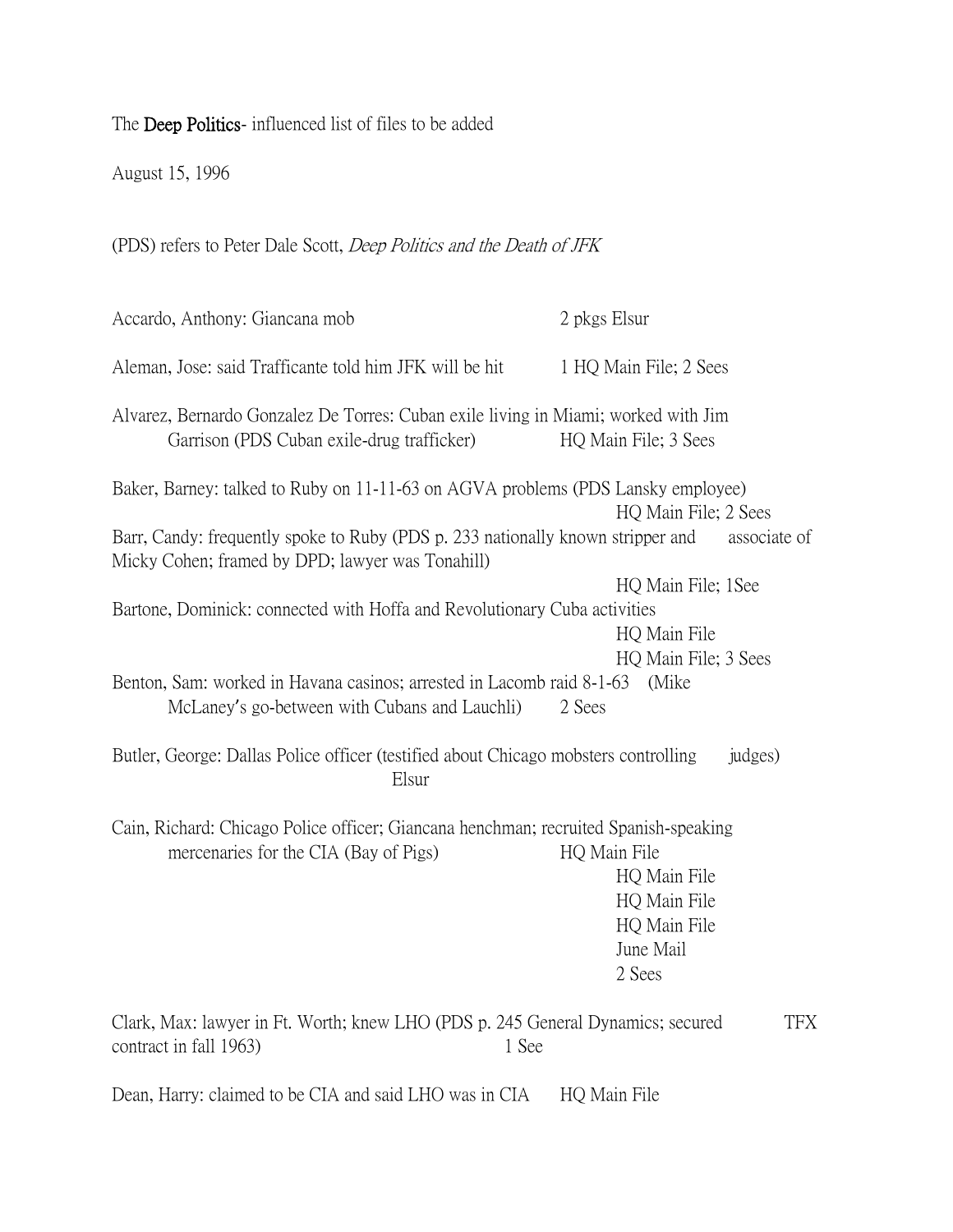| Diaz, Rogelio Cisneros: Miami JURE leader; met with Sylvia Odio in June 1963                                                                                                           |                     | 2 Sees                                                                 |                     |         |
|----------------------------------------------------------------------------------------------------------------------------------------------------------------------------------------|---------------------|------------------------------------------------------------------------|---------------------|---------|
| Gannaway, William Paul: [not in Mary Ferrell database] (PDS DPD Capt. Revill's supervisor in<br>Special Services Bureau)                                                               | HQ Main File; 1 See |                                                                        |                     |         |
| Granello, Salvadore: ex-casino boss in Havana (PDS Hoffa-teamster/CIA)                                                                                                                 |                     | HQ Main File<br>HQ Main File<br>HQ Main File<br>HQ Main File<br>2 Sees |                     |         |
| Gregory, Peter Paul: [not in Mary Ferrell database] (PDS Russian interpreter in Dallas-                                                                                                | 1 See               |                                                                        |                     | CIA     |
| Gruber, Alexander: long time Ruby friend; visited Ruby in October or November 1963<br>143 Mafia)                                                                                       | 1 See               |                                                                        |                     | (PDS p. |
| Guitart, Augustin: Sylvia Odio is his wife's niece; Cuban left-winger                                                                                                                  |                     |                                                                        |                     |         |
| Hall, Harry: Alex Gruber claimed he knew Harry Hall (PDS p. 205 testified about<br>gambling and police connections)                                                                    | HQ Main File        | 1 See<br>HQ Main File<br>3 Sees; Elsur                                 | Ruby's              |         |
| Hargraves, Roy Emory: knows Gerry Patrick Hemming; deeply involved in Cuban<br>HQ Main File; 1 See                                                                                     |                     |                                                                        | affairs             |         |
| Hernandez, Celso Macario: involved in fight with LHO 8-9-63<br>JGCE: [not in Mary Ferrell database] (PDS mob-financed: Junta del Gobierno de Cuba<br>Exilio [Paulino Sierra Martinez]) |                     | HQ Main File; 1 See                                                    | HQ Main File; 1 See | en      |
| Jones, Paul: [not in Mary Ferrell database] [maybe Paul Roland Jones?] Elsur                                                                                                           |                     |                                                                        |                     |         |
| Jones, Paul Roland: R.D. Matthews claimed he did not know Jones; Matthews was<br>with Ruby (PDS p. 140, 143: narcotics-casino in Havana-Mexico)                                        |                     | HQ Main File; 1 See                                                    | acquainted          |         |
| Kutner, Louis: [not in Mary Ferrell database] (PDS Ruby's lawyer; defended Rothman)                                                                                                    |                     | 1 See                                                                  |                     |         |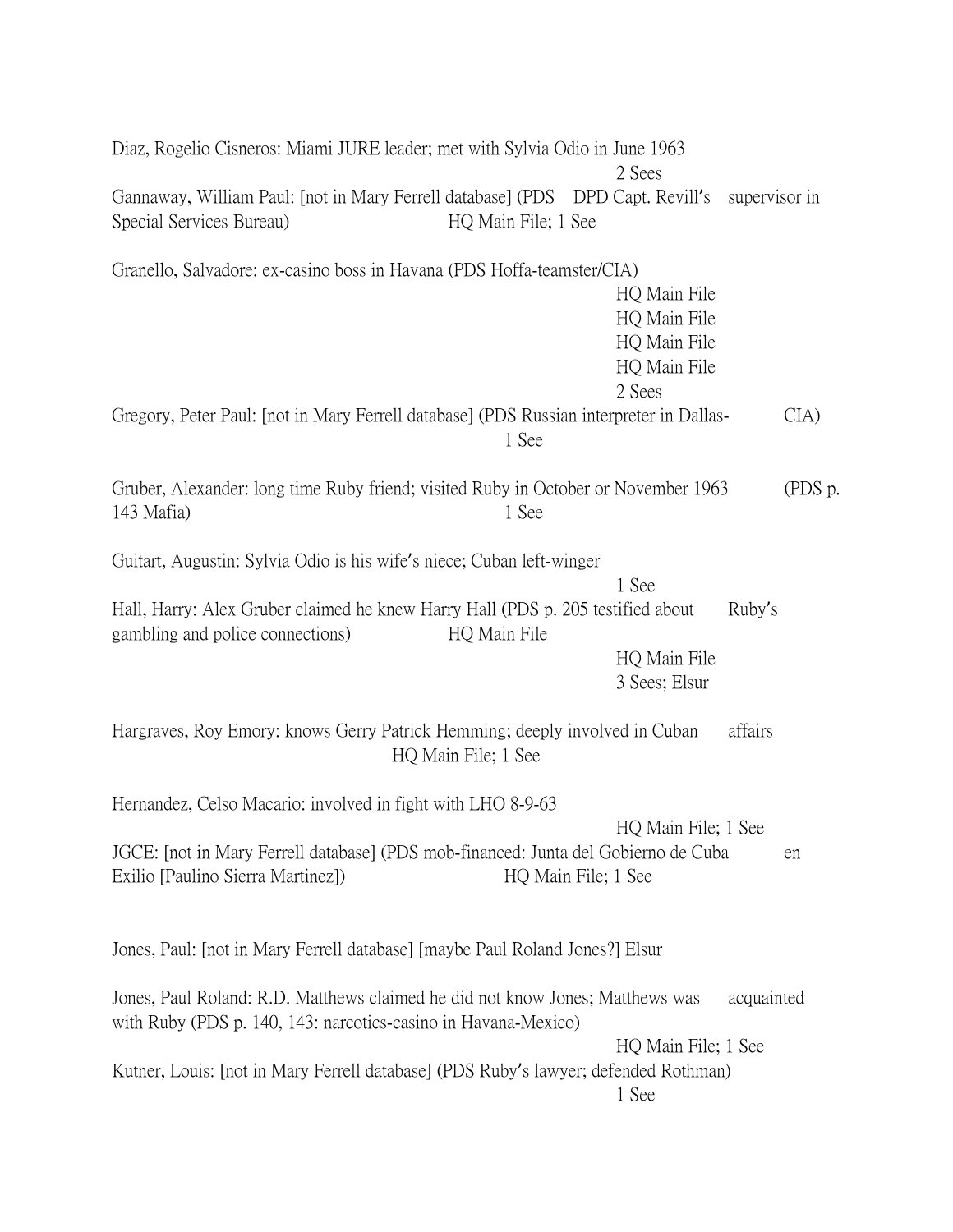Lanz, Marcos Diaz: brother of Pedro Diaz; maybe CIA HQ Main File HQ Main File HQ Main File HQ Main File HQ Main File; 4 Sees LaRocca, John: [not in Mary Ferrell database] (PDS Hoffa-teamster; Havana casino; CIA) HQ Main File June Mail; 3 Sees Machado, Quentin Pino: former Cuban delegate to UN; hatchet man for Cuban embassy in Washington **HQ** Main File June Mail Macho Gener: [not in Mary Ferrell database] (PDS Cuban; Trafficante's top go-between with Cubans) 1 See Mamantor, Ilya: [not in Mary Ferrell database] (PDS Russian interpreter in Dallas-CIA) 1 See Martin, James Herbert: [not in Mary Ferrell database] Marina's business manager (PDS employee of Great Southwest Corp.) 1 See Martinez, Paulino Sierra: Chicago attorney interested in Cuban movement (PDS head of JGCE-backed by Robert Kennedy) HQ Main File; 1 See Matthews, Russell: employed at a Dallas club; known to Ruby (PDS co-worker with John Martino) HQ Main File HQ Main File HQ Main File; 2 Sees McKenzie, William M.: [not in Mary Ferrell database](PDS p. 162: office-mate of Pete White, one of Ruby's lawyers; also Marina's lawyer after she fired Martin) 1 See McKeown, Robert Ray: friend of Castro; friend of Ruby; involved in gun running 1 See Miller, Murray: Sec-Treas of Teamsters; known to Ruby (PDS talked to Ruby on 11-22- 63) HQ Main File HQ Main File HQ Main File

3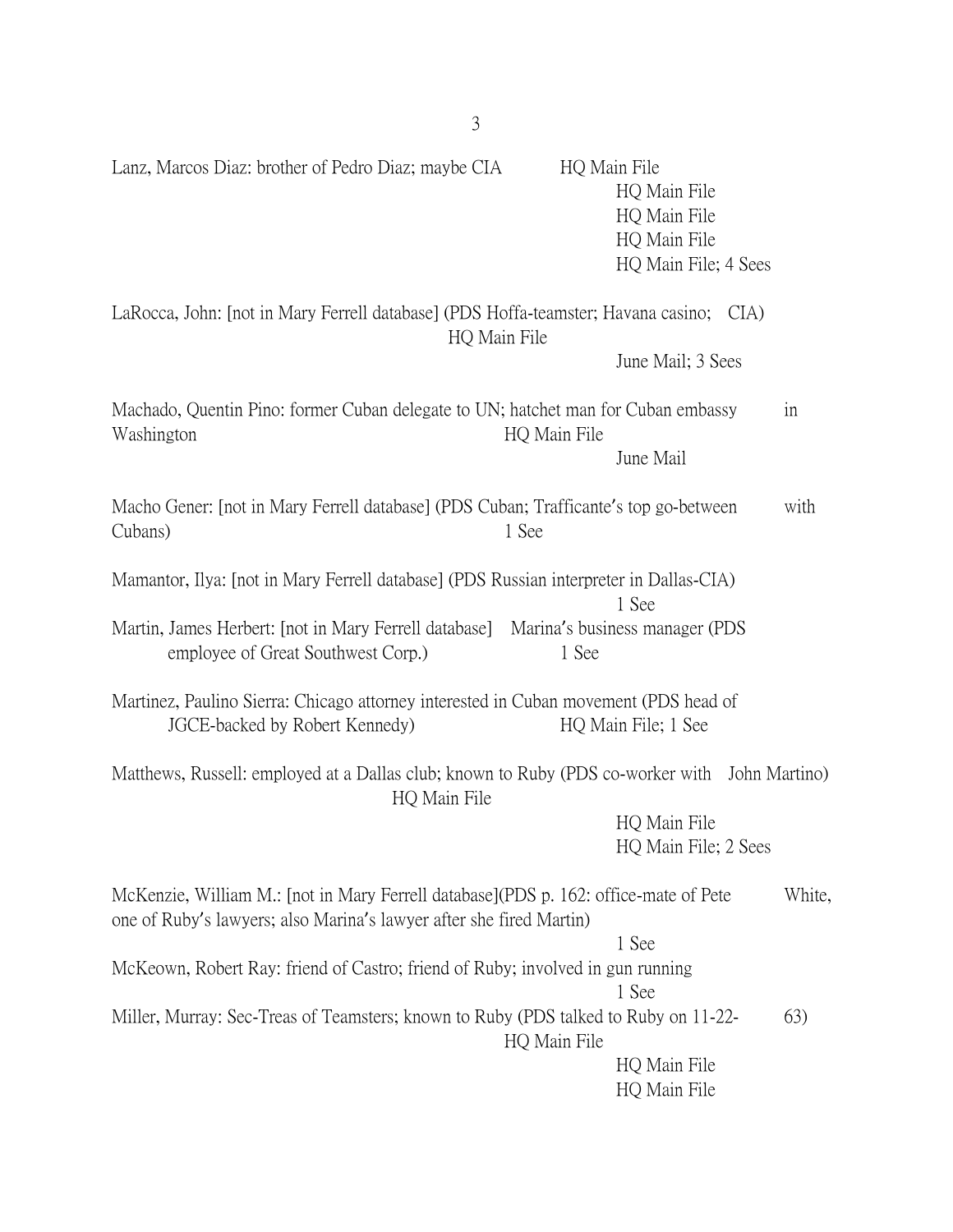| Morgan, Edward Pierpont: attorney for Robert Maheu; allegedly had information about<br>against JFK                                                              | HQ Main File; 1 See                                                                                         |    |  |
|-----------------------------------------------------------------------------------------------------------------------------------------------------------------|-------------------------------------------------------------------------------------------------------------|----|--|
| Morgan, Captain William: possibly double agent: CIA and Castro (PDS p. 178: Hoffa)                                                                              | HQ Main File; 2 Sees                                                                                        |    |  |
| Partin, Edward Grady: teamster official (PDS p. 188 in 1962, said Hoffa spoke of killing<br>Kennedy)                                                            | HQ Main File                                                                                                | R. |  |
| Patrick, Leonard: friend of Eva Grant and Jack Ruby (PDS p.48 Chicago mobster)                                                                                  | 2 Sees                                                                                                      |    |  |
| Plumeri, James: ex-casino boss in Havana (PDS p. 173 & 219 Hoffa teamster/CIA -                                                                                 | narcotics)<br>5 Sees                                                                                        |    |  |
| Venezuela in 1971                                                                                                                                               | Posada, Luis: former Customs agent in Key West; worked for CIA; attempted to kill Castro in<br>HQ Main File |    |  |
|                                                                                                                                                                 | HQ Main File; 1 See                                                                                         |    |  |
| Provenzano, Anthony: [not in Mary Ferrell database] (PDS teamster hood indicted by R.<br>Kennedy)                                                               | 13 Main Files; 12 Sees                                                                                      |    |  |
| Ray, Manola: if spelled manolo, head of JURE                                                                                                                    | HQ Main File                                                                                                |    |  |
|                                                                                                                                                                 | HQ Main File                                                                                                |    |  |
|                                                                                                                                                                 | HQ Main File; 3 Sees                                                                                        |    |  |
| Rothman, Norman: owned casino in Havana; operated hotel in Miami; in 1959, left<br>Mexico City; on same plane with Ricardo Rivas, gun smuggler                  | Miami for                                                                                                   |    |  |
|                                                                                                                                                                 | 8 HQ Main Files<br>9 Sees                                                                                   |    |  |
| Scheib, Earl: Barney Baker called his secretary in October 1963; Baker claimed he talked<br>Ruby about AGVA problems 11-11-63 (PDS Braden connection-Minuteman) |                                                                                                             | to |  |
|                                                                                                                                                                 | HQ Main File                                                                                                |    |  |
|                                                                                                                                                                 | HQ Main Files; 1 See                                                                                        |    |  |
| refused to discuss content of the call. HQ Main File                                                                                                            | Weiner, Irwin Stanley: Chicago bail bondsman; Ruby called Weiner on October 26, 1963. Weiner                |    |  |
|                                                                                                                                                                 | HQ Main File                                                                                                |    |  |
|                                                                                                                                                                 | HQ Main File                                                                                                |    |  |
|                                                                                                                                                                 | HQ Main File                                                                                                |    |  |